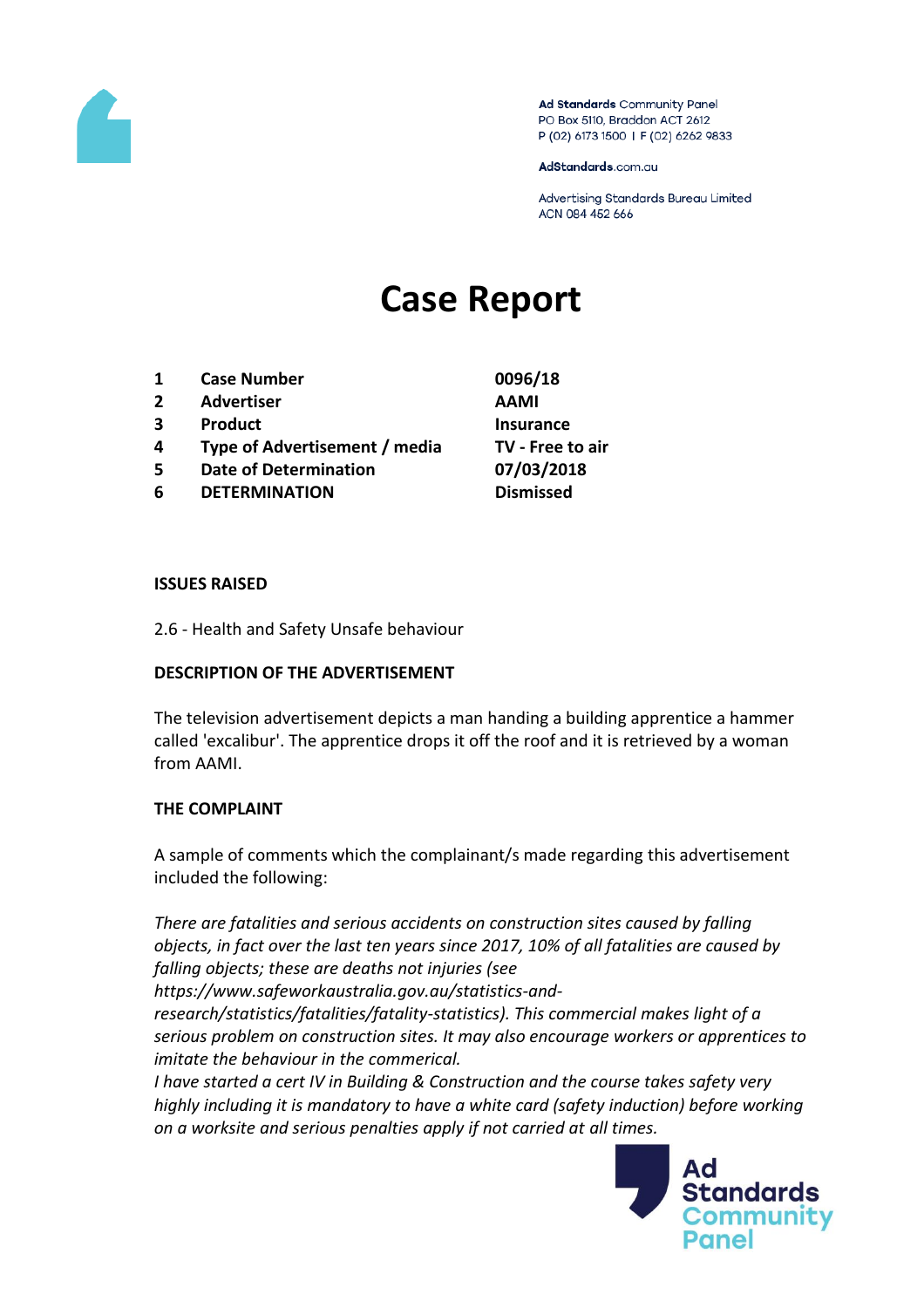

*Finally if thats not enough, over the past four years more than 15,500 workers were injured by falling objects in NSW workplaces. Seventeen died and more than 200 are now permanently disabled (see http://www.safework.nsw.gov.au/health-andsafety/safety-topics-a-z/falling-objects). Thank you for your time*

## **THE ADVERTISER'S RESPONSE**

Comments which the advertiser made in response to the complainant/s regarding this advertisement include the following:

*We would like to address the concerns and provide some commentary relating to our advertising approach in the recent 'Excalibur' execution, in particular section 2.6 of the AANA Code of Ethics.*

*At your request and to alleviate any other concerns, we will address all of section 2 of the AANA Code of Ethics.*

*2.1 - Discrimination or vilification*

*At no point during any AAMI advertising do we portray people or depict material in a way which could be discriminatory, nor we do set out to vilify people or sections of the community.*

## *2.2 - Exploitative and degrading*

*At no point during this advertisement (or any AAMI content) do we employ sexual appeal in a matter which exploits or degrades individuals or groups of people.*

*2.3 – Violence*

*At no point during this advertisement (or any AAMI content) do we depict violent situations, nor do we encourage violence in any shape or form, and this is reflected in our CAD rating for this particular commercial.*

*2.4 - Sex, sexuality and nudity*

*AAMI's advertising will never include sex, sexuality or nudity.*

## *2.5 – Language*

*The advertisement in question has no strong or obscene language and only uses language appropriate to the audience*

## *2.6 - Health and Safety*

*Whilst we acknowledge the complaint we've received regarding our 'Excalibur' advertisement and the statistics mentioned regarding injuries within the workplace from falling objects, the commercial itself does not set out to make light of situations such as these, and by no means does it encourage this sort of behaviour.*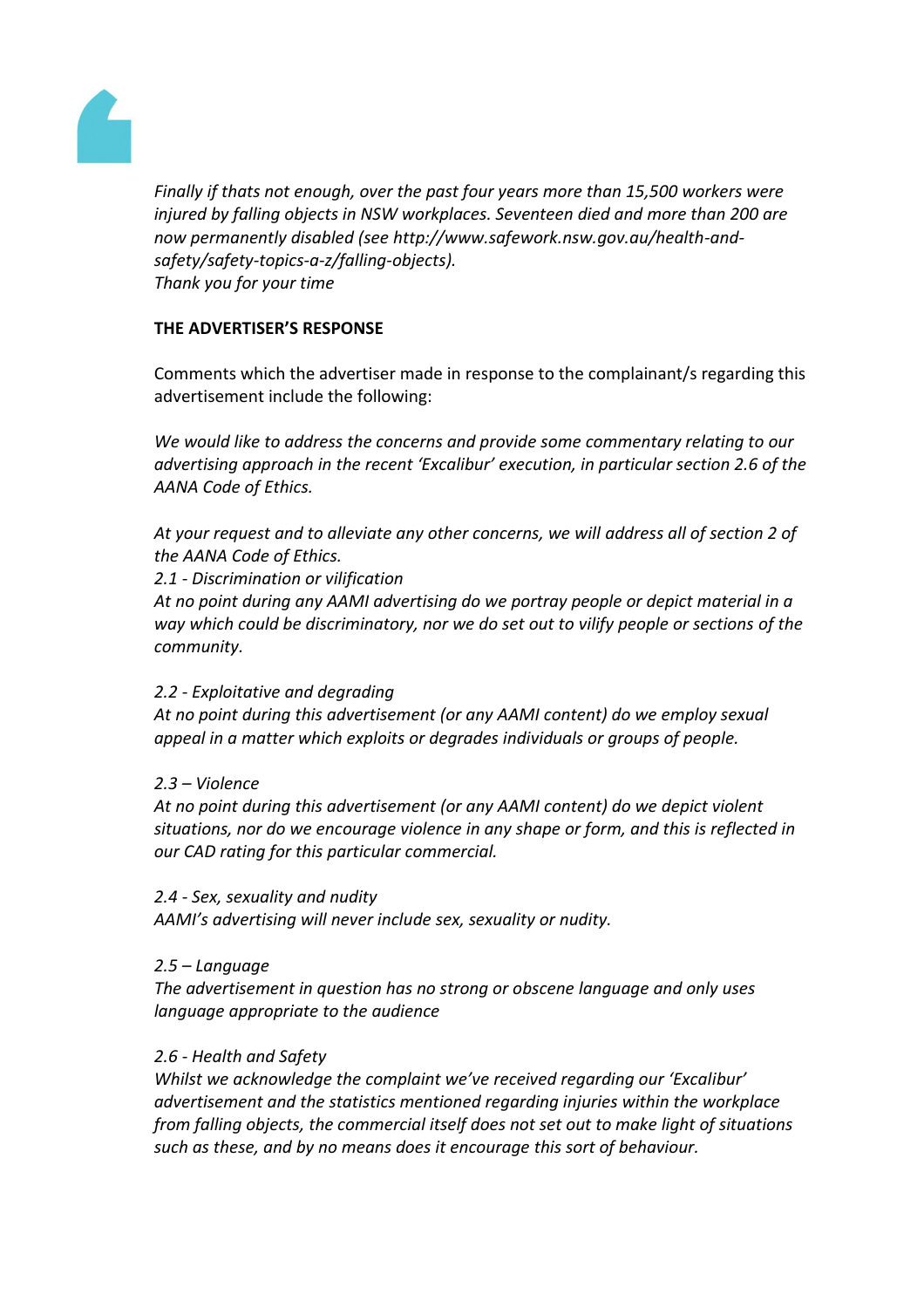

*When referring to the first point in this complaint, that this commercial makes light of a serious problem on a construction site. The advertisement doesn't make light of falling objects causing injury, it depicts a situation where a tool or prized possession is damaged and unusable, not a person, which is the clear distinction. This advertisement follows a similar structure to previous AAMI advertising, and a lot of other insurance advertising, where an insurable event occurs through an unexpected and unwanted accident to an object, not a person, ultimately triggering the need for insurance. In previous AAMI advertising these situations were based around car accidents or accidents at home and whilst we can never control how an individual interprets our advertising and the associations they draw from it, we always ensure we distinguish these accidents from personal injury by showing damage to objects relating to that insurance (cars, houses, tools), not people, and we do so in a lighthearted manner.*

*The second point refers to encouraging workers or apprentices to imitate the behaviour in the commercial. The action depicted in this particular advertisement (a tradie accidently dropping a hammer in cement) is an accident and certainly not done intentionally. We've paid careful attention to ensure this advertisement highlights the negative and unwanted situation someone would find themselves in if they were to do this (damaging or losing your tool or prized possession), let alone the embarrassment, which is evident in the apprentice during the commercial. Additionally, we've used some creative licence and exaggeration to depict a situation that actually isn't realistic and ultimately not able to be imitated - a hammer would not get stuck in quick dry cement that quickly, allowing you plenty of time to retrieve it.*

## *2.7 – Distinguishable as advertising*

*The advertisement in question is clearly distinguishable as advertising and there have been no attempts to disguise it as otherwise. This is most evident through the strong presence of the AAMI logo and branded end-frame, brand music, branded characters and the language used.*

*We take all complaints we receive very seriously so we appreciate you raising the issue with us.*

#### **THE DETERMINATION**

The Ad Standards Community Panel ("Panel") considered whether this advertisement breaches Section 2 of the Advertiser Code of Ethics (the "Code").

The Panel noted the complainant's concern that the advertisement depicted unsafe worksite behaviour.

The Panel reviewed the advertisement and noted the advertiser's response.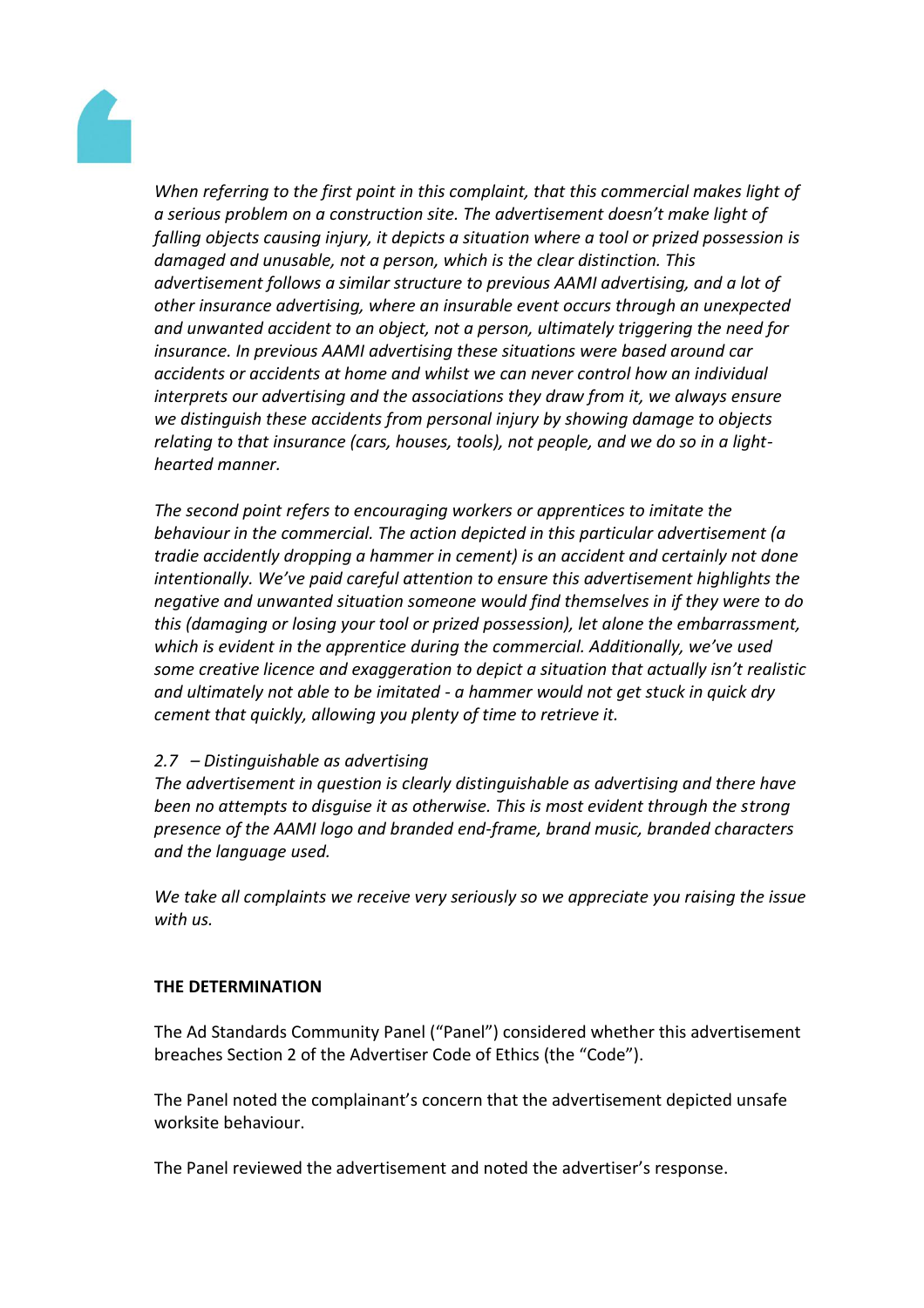

The Panel considered Section 2.6 of the Code. Section 2.6 of the Code states: "Advertising or Marketing Communications shall not depict material contrary to Prevailing Community Standards on health and safety".

The Panel noted the television advertisement depicts an apprentice receiving a hammer named 'Excalibur' from his boss. The apprentice drops the hammer while working on a roof into some cement. The boss tries to pull it from the cement before it is retrieved by a woman from AAMI.

The Panel noted the complainant's concern that falling objects on worksites are responsible for a huge number of workplace deaths in Australia and this advertisement makes light of a serious issue and may cause copy-cat behaviour.

The Panel acknowledged that workplace health and safety is an issue of concern in the community.

The Panel considered the apprentice character in the advertisement does not drop the tool intentionally and that this accidental loss is depicted in the advertisement as a negative action.

The Panel considered that the advertisement was stating that accidents can result in the loss of tools which are essential for a tradesperson to work, and that this implication is unlikely to cause people in the community to copy the behaviour shown in the advertisement.

The Panel considered the light-hearted and fantasy nature of the rescue of the tool in the advertisement and noted the advertiser was comparing the hammer to the 'sword in the stone'.

The Panel considered that most members of the community would recognise the fantasy elements of this advertisement and that the hammer dropping was clearly an accident, and would be unlikely to consider the advertisement to condone unsafe behaviour on worksites.

The Panel considered that the advertisement did not depict material contrary to Prevailing Community Standards on health and safety and did not breach Section 2.6 of the Code.

Finding that the advertisement did not breach the Code on other grounds, the Panel dismissed the complaints.